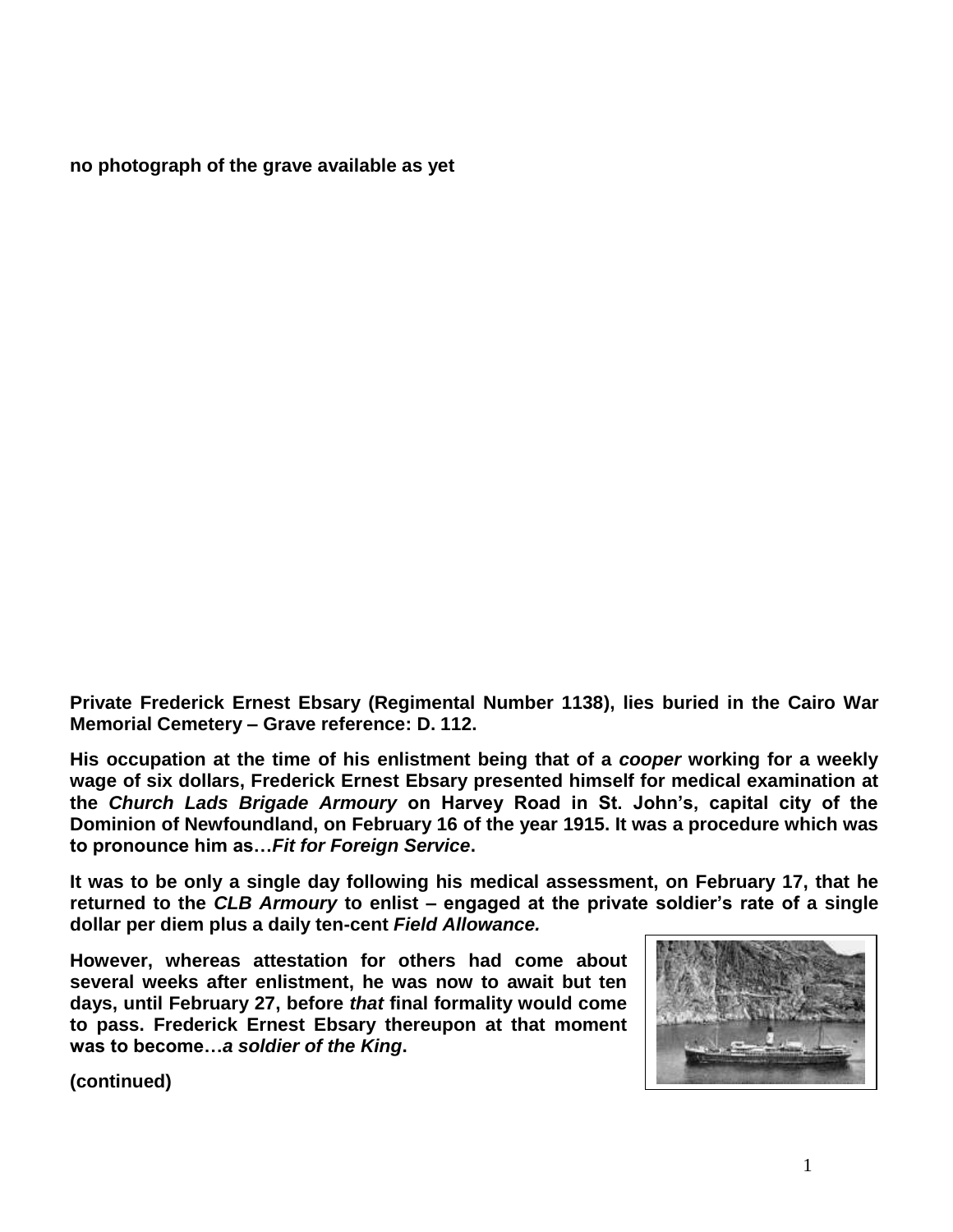**For Private Ebsary, Number 1138, there was now to be yet another, and last, waiting period of three weeks before he would be summoned to…***overseas service***. How he occupied himself during that time is not recorded among his papers; he may, of course, have temporarily returned to work, but this is only speculation.**

**(Preceding page:** *The image of the Bowring Brothers' vessel 'Stephano', sister-ship of 'Florizel', as she passes through 'the Narrows' of St. John's Harbour is from the Provincial Archives***.)** 

**Unlike the two previous contingents to have departed Newfoundland (see below) for…***overseas service***, Private Ebsary's 'D' Company was not to sail directly to the United Kingdom. On March 20 it, he a soldier of the Number 7 Platoon, embarked onto the Bowring-Brothers' vessel**  *Stephano* **for the short voyage to Halifax, capital city of the Canadian province of Nova Scotia, where it was thereupon to board a second vessel, the newly-launched** *Orduña* **for the trans-Atlantic crossing\*.**



**(Preceding page:** *The image of Orduña is from the Old Ship Picture Galleries web-site***.** *The vessel was not to be requisitioned during the Great War but would be used by the Cunard Company to operate on its commercial service between Liverpool and New York***.)**

**Having then sailed from Nova Scotia on March 22 for Liverpool, Private Ebsary and his draft landed there eight days later, on the 30th. Once disembarked in Liverpool, the twohundred fifty men and officers of 'D' Company were thereupon transported on the same date by train directly to Edinburgh, the Scottish capital, to join the Newfoundland Regiment's 'A', 'B' and 'C' Companies.** 

**These units were by this time stationed at the historic Castle, 'A' and 'B' having recently been posted from Fort George and 'C' having arrived directly from home (see further below). After 'D' Company's arrival at the end of that month of March, the Newfoundlanders were now to remain at Edinburgh for the following six weeks.** 



**(Right above:** *From its vantage point on Castle Hill, the venerable fortress overlooks the city of Edinburgh where in 1915 the Newfoundlanders were to provide the first garrison to be drawn from outside the British Isles***. – photograph from 2011)** 

**\* \* \* \* \***

**Five to six months before that time, in the late summer and early autumn of 1914 there had been a period of training of some five weeks on the shores of** *Quidi Vidi Lake* **in the east end of St. John's for the newly-formed Newfoundland Regiment's first recruits – these to become 'A' and 'B' Companies - during which time the authorities had also been preparing for the Regiment's transfer overseas.**

**(continued)**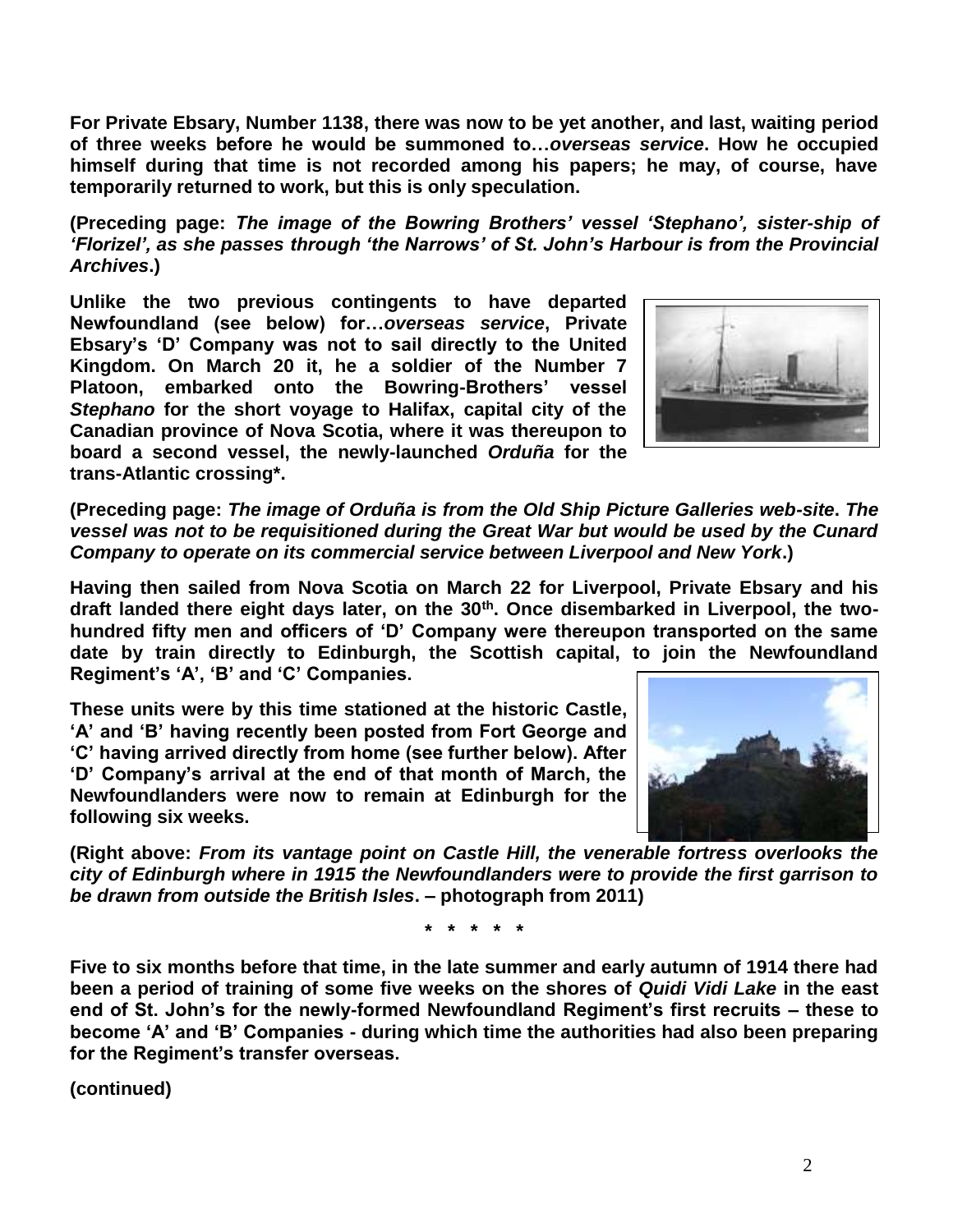**This first Newfoundland contingent was to embark on October 3, in some cases only days after a recruit's enlistment and/ or attestation. To become known to history as the** *First Five Hundred* **and also as the** *Blue Puttees***, on that day they had boarded the Bowring Brothers' vessel** *Florizel* **awaiting in St. John's Harbour.**

**The ship had sailed for the United Kingdom on the morrow, October 4, 1914, to its rendezvous with the convoy carrying the 1st Canadian Division overseas, off the south coast of the Island.** 

**(Right above:** *The image of Florizel at anchor in the harbour at St. John's is by courtesy of Admiralty House Museum***.)**

**(Right:** *Fort George, constructed in the latter half of the eighteenth century, still serves the British Army to this day***. – photograph from 2011)**





**In the United Kingdom this first Newfoundland contingent was to train in three venues during the late autumn of 1914 and then the winter of 1914-1915: firstly in southern England on the Salisbury Plain; then in Scotland at** *Fort George* **– on the Moray Firth close to Inverness; and lastly at Edinburgh Castle – where, as recorded beforehand, it was to provide the first garrison from outside the British Isles.** 

**Only days after 'A' and 'B' Companies had taken up their posting there, on February 16 'C' Company – the first re-enforcements for the original contingent\* - would arrive directly from Newfoundland.**

*\*This contingent, while a part of the Newfoundland Regiment, was not yet a battalion and would not be so for a further five months – as will be seen below.*

**\* \* \* \* \***

**As seen in a previous paragraph, for the month of April and the first days of May of 1915, 'A', 'B', 'C' and 'D' Companies, now united, were to furnish the garrison – the first troops from outside the British Isles to do so - of the guardian of Scotland's capital city. Then, during the first week of May, 'E' Company was to report there…***to duty***…from home. Four days later again, on May 11, the Newfoundland contingent was ordered elsewhere.** 

**On that day, some seven weeks into spring – although in Scotland there was apparently still snow - the entire Newfoundland unit was dispatched to** *Stobs Camp***, all under canvas and south-eastwards of Edinburgh, in the vicinity of the town of Hawick.**

**It was to be at** *Stobs Camp* **that the Newfoundland contingent would eventually receive the re-enforcements from home – 'F' Company which arrived on July 10, 1915 - that would bring its numbers up to that of British Army establishment battalion strength\*. The nowformed 1st Battalion of the Newfoundland Regiment was thus rendered available to be sent on '***active service***'.**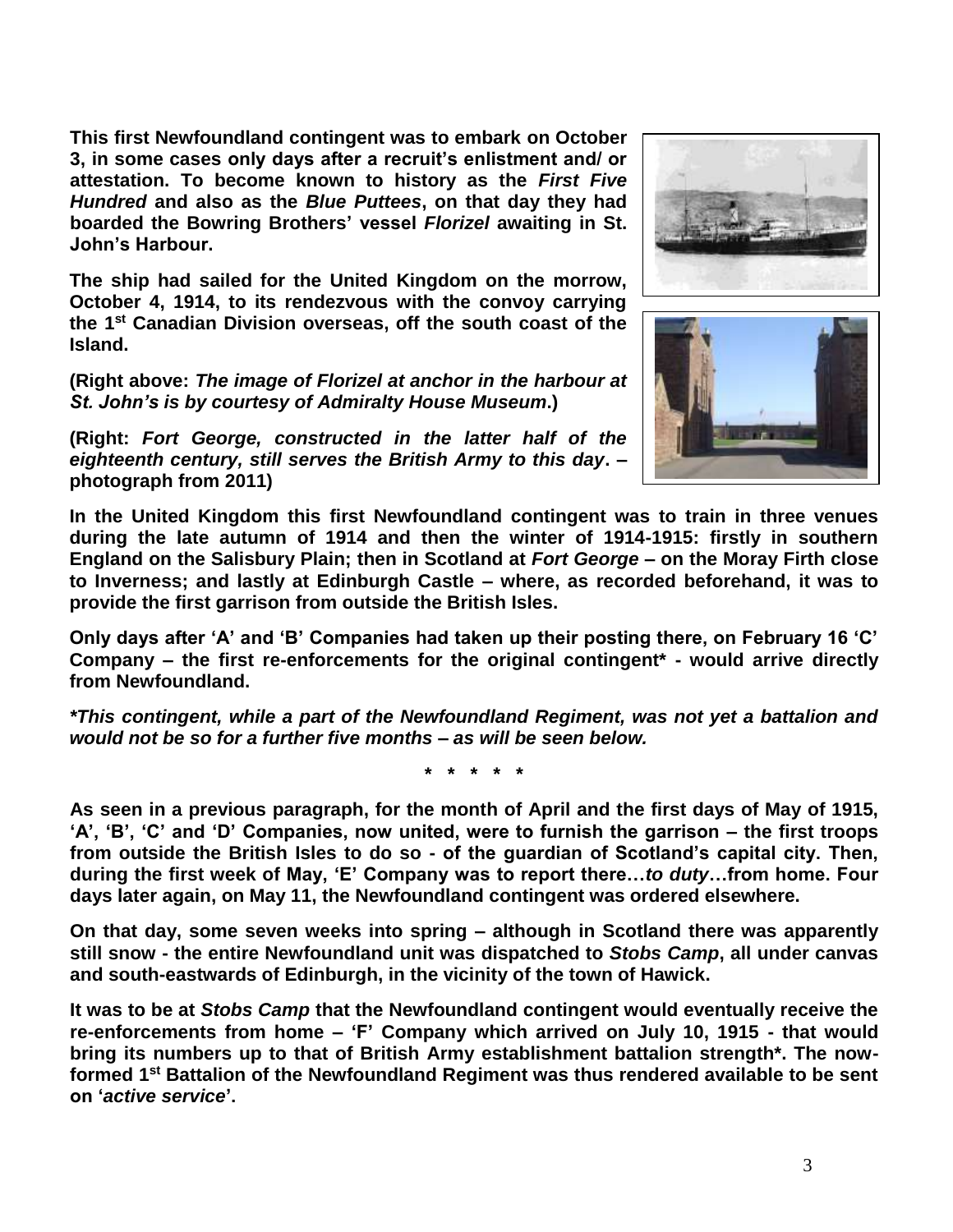**(Right:** *The Newfoundland Regiment marches past on the training ground at Stobs Camp and is presented with its Colours on June 10, 1915.* **– by courtesy of Reverend Wilson Tibbo and Mrs. Lillian Tibbo)**

**\****This was approximately fifteen hundred, sufficient to furnish four 'fighting' companies, two re-enforcement companies and a headquarters staff.*

**At the beginning of that August of 1915, the four senior Companies, 'A', 'B', 'C' and 'D', were then sent south from** *Stobs Camp* **to undergo a final two weeks of training, as well as an inspection by the King, at Aldershot. This force, now the 1st Battalion of the Newfoundland Regiment, was thereupon attached to the 88th Brigade of the 29th Division of the (British) Mediterranean Expeditionary Force.**

**Meanwhile the two junior Companies, 'E' – last arrived at Edinburgh and the aforementioned 'F', were ordered transferred to Scotland's west coast, to Ayr, there to provide the nucleus of the newly-forming 2nd (***Reserve***) Battalion.**

**(Right above:** *George V, by the Grace of God, of the United Kingdom of Great Britain and Ireland and of the British Dominions beyond the Seas, King, Defender of the Faith, Emperor of India* **– the photograph is from** *Bain News Services* **via the** *Wikipedia* **web-site.)**

**It was while the Newfoundland Battalion was in training during those weeks at Aldershot, on August 15 that Private Ebsary would be prevailed upon to enlist for the duration of the conflict.**

**\****At the outset of the War, perhaps because it was felt by the authorities that it would be a conflict of short duration, the recruits enlisted for only a single year. As the War progressed, however, this was obviously going to cause problems and the men were encouraged to re-enlist***.**

**(Right above:** *Some of the personnel of 'A', 'B', 'C' and 'D' Companies of the 1st Battalion of the Newfoundland Regiment at Aldershot in August of 1915, prior to its departure to active service on the Gallipoli Peninsula* **– from** *The Fighting Newfoundlander* **by Col. G.W.L. Nicholson, C.D.)**

**On August 20, 1915, Private Ebsary and his Newfoundland unit embarked in the Royal Navy Harbour of Devonport onto the requisitioned passenger-liner** *Megantic* **for passage to the Middle East and to the fighting against the Turks.**

**(Right above:** *The image of Megantic, here in her peace-time colours of a 'White Star Line' vessel, is from the Old Ship Picture Galleries web-site***.)**







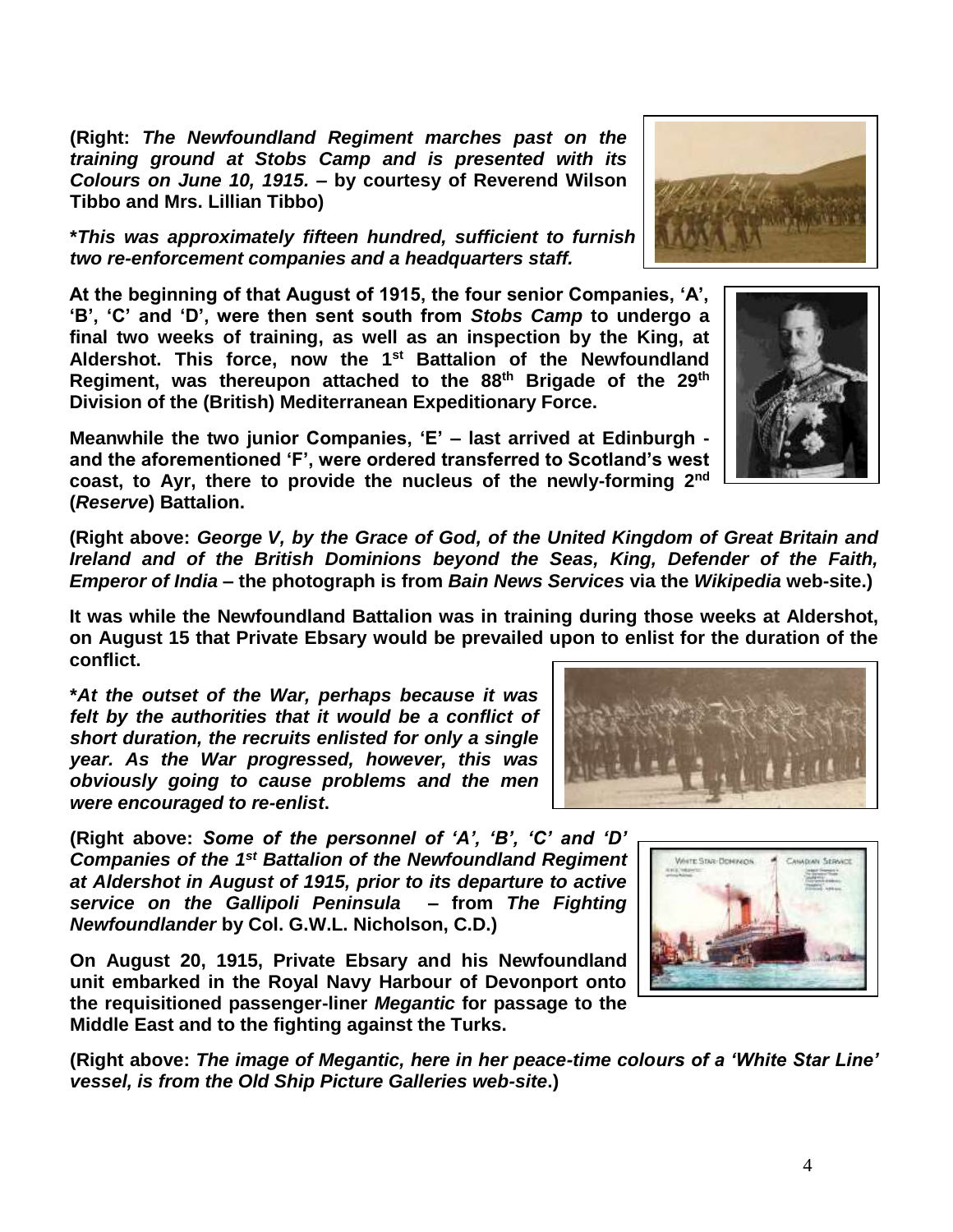**There, a month later – having spent some two weeks billeted in British barracks in the vicinity of the Egyptian capital, Cairo - on September 20, the 1st Battalion was to land at** *Suvla Bay* **on the** *Gallipoli Peninsula***. However…**

**(Right:** *Kangaroo Beach, where the officers and men of the 1st Battalion, Newfoundland Regiment, landed on the night of September 19-20, 1915, is to be seen in the distance at the far end of Suvla Bay. The remains of a landing-craft are still clearly visible in the foreground on 'A' Beach***. – photograph taken in 2011)**

**(Right:** *Newfoundland troops on board a troop-ship anchored at Mudros: either Megantic on August 29, Ausonia on September 18, or Prince Abbas on September 19 – Whichever the case, they were yet to land on Gallipoli***. – from Provincial Archives)**

**…well before that time, Private Ebsary had been hospitalized. On August 31 he arrived with the Newfoundland Battalion in Alexandria where, having spent a further day aboard ship, the unit boarded a train at midnight of September 1-2. The train departed one hour later to arrive seven hours later again, in the Egyptian capital city, Cairo.**

**When it was that Private Ebsary was subsequently admitted into the 5th Canadian Stationary Hospital at Cairo appears to be un-recorded among his files. However, once there, he was diagnosed as suffering from tubercular meningitis.**

**(Right:** *The Egyptian capital city, Cairo, at or about the time of the Great War* **– from a vintage post-card)**

**The son of Newman McCawley Ebsary, a fireman\*, and of Sarah Ebsary (née** *Hinds* **or** *Hynes***)\*\* – to whom he had allotted a daily allowance of seventy cents from his pay - of 89, the Southside in St. John's, he was also brother to Florence-Isabelle, Herbert, Albert-Newman, Elizabeth, William-Alexander-Hynes and to Samuel-Joseph (see below).** 

**\****Whether employed to tender the fire in a railway locomotive or a coal-fired steam-ship, or whether to fight fires is not recorded***.** 

**\*\****The couple had married circa May, 1880.*

**Private Ebsary was reported as…***died of sickness***…having passed away in hospital on September 23, 1915.**